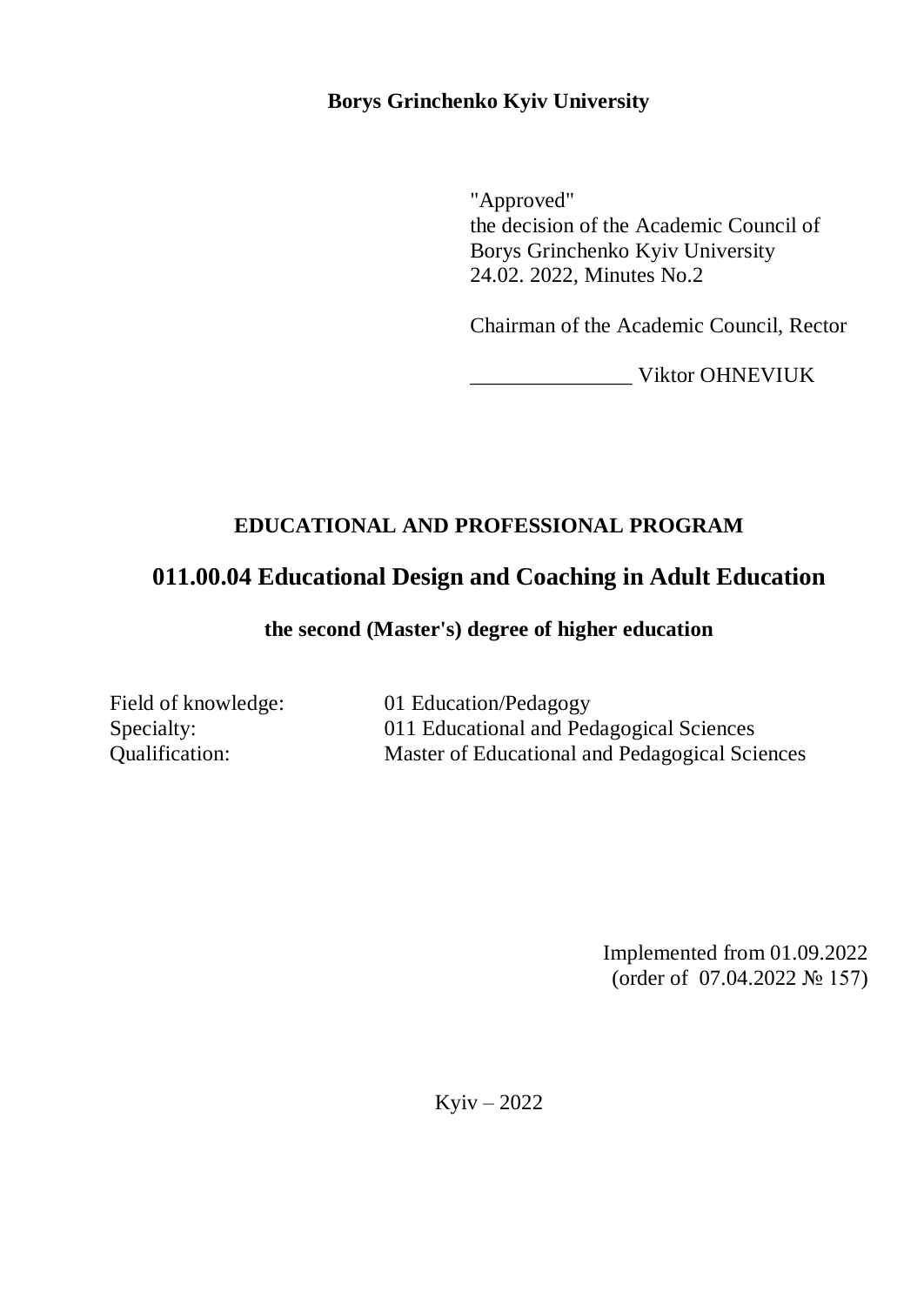### INTRODUCTION

The educational and professional program is developed on the basis of the Law of Ukraine "On Higher Education", the draft law of Ukraine "On Adult Education", taking into account the Standard of Higher Education in specialty 011 "Educational, Pedagogical Sciences" for the second (Master's) level of higher education, Professional Standard for the group of professions "Lecturers of Higher Education Institutions" and taking into account methodological recommendations for the development and updating of educational programs (Order No. 406 of 09.06.2021)

#### **Developed by a working group including:**

*Head of the Working Group (guarantor of the educational program):*

ZHELANOVA Viktoriia Viacheslavivna, Doctor of Pedagogical Sciences, Professor, Professor of the Department of Theory and History of Pedagogy of the Pedagogical Institute of Borys Grinchenko Kyiv University

#### *Members of the Working Group*

KHORUZHA Liudmyla Leonidivna, Doctor of Pedagogical Sciences, Professor, Head of Department of Theory and History of Pedagogy of the Pedagogical Institute of Borys Grinchenko Kyiv University

ANDROSHCHUK Iryna Mykolaivna, Doctor of Pedagogical Sciences, Professor, Professor of the Department of Theory and History of Pedagogy of the Pedagogical Institute of Borys Grinchenko Kyiv University

LEONTIEVA Inna Vasylivna, Candidate of Pedagogical Sciences, Associate Professor of the Department of Theory and History of Pedagogy of the Pedagogical Institute of Borys Grinchenko Kyiv University

#### **Independent experts:**

DORONINA Tetiana Oleksiivna, Doctor of Pedagogical Sciences, Professor, Head of the Department of Pedagogy of Kryvyi Rih State Pedagogical University

BANIT Olha Vasylivna, Doctor of Pedagogical Sciences, senior researcher, leading researcher of the Department of Andragogy of the Ivan Zyazyun Institute of Pedagogical Education and Adult Education of the National Academy of Pedagogical Sciences of Ukraine

#### **Reviews of the representatives of professional associations/employers:**

KARAMAN Olena Leonidivna, Doctor of Pedagogical Sciences, Professor, Rector of the State Institution "Luhansk Taras Shevchenko National University"

The educational program was launched on 01.09. 2022

Updated:

| Revision date of EP |  |  |
|---------------------|--|--|
| Signature           |  |  |
| EP guarantor name   |  |  |

This program cannot be fully or partially reproduced, replicated and distributed without the permission of Borys Grinchenko Kyiv University

© Borys Grinchenko Kyiv University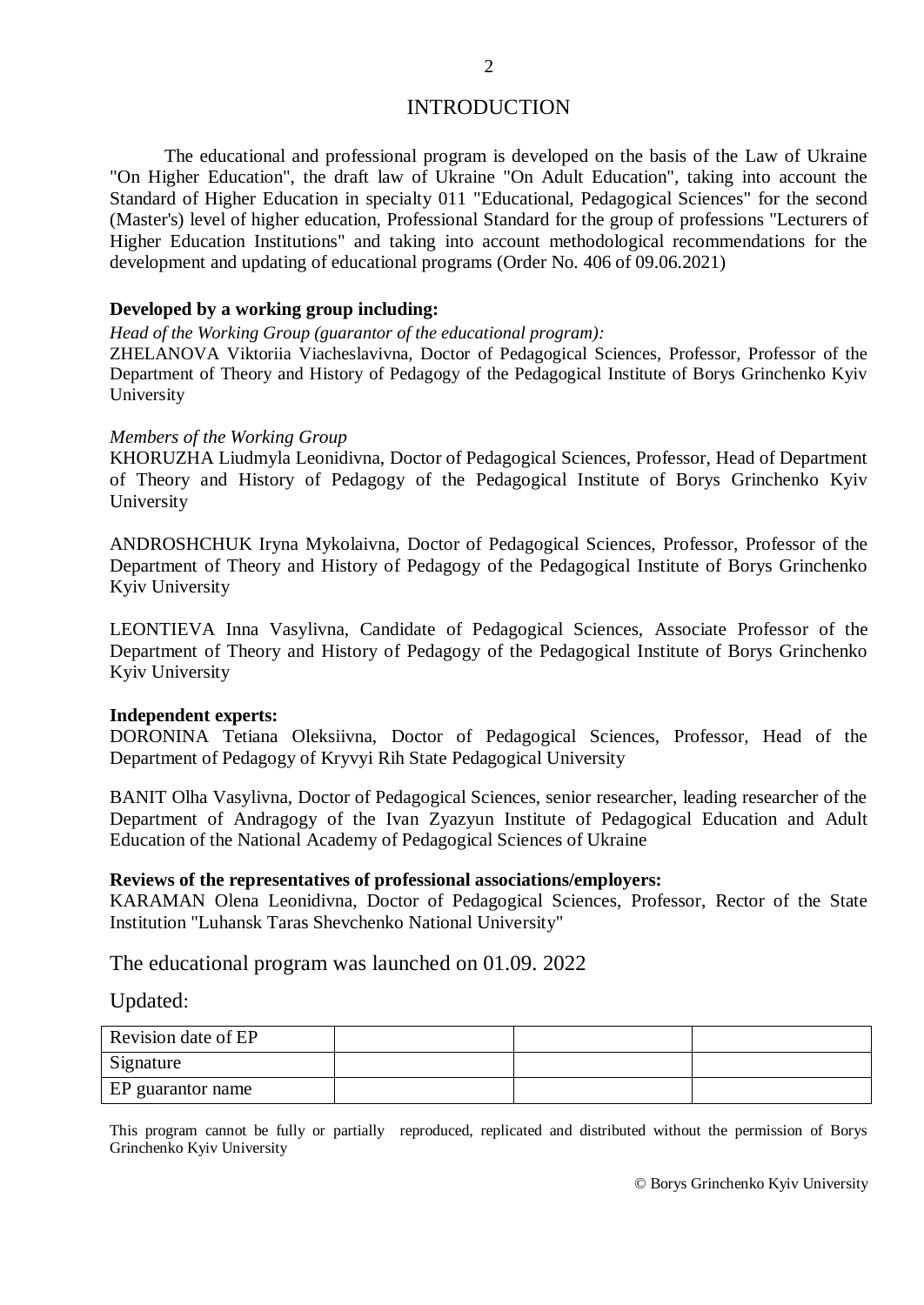## **I. The profile of the educational and professional program**

011.00.04 Educational Design and Coaching in Adult Education specialty 011 Educational and pedagogical sciences

| 1 - General information      |                                                                                 |
|------------------------------|---------------------------------------------------------------------------------|
| Full name of the higher      | Borys Grinchenko Kyiv University                                                |
| education institution and    | Pedagogical Institute                                                           |
| structural division          |                                                                                 |
| Level of higher education    | second (Master's)                                                               |
| Degree of higher education   | Master's                                                                        |
| Field of knowledge           | 01 Education/Pedagogy                                                           |
| Specialty                    | 011 Educational and Pedagogical Sciences                                        |
| <b>Educational program</b>   | Educational and professional program                                            |
|                              | "Educational Design and Coaching in Adult Education"                            |
| Qualification                | Master of Educational and Pedagogical Sciences                                  |
| Qualification in the         | degree of higher education - Master's                                           |
| diploma                      | specialty - Educational and Pedagogical Sciences                                |
|                              | educational program - Educational Design and Coaching in Adult                  |
|                              | Education                                                                       |
|                              | professional qualifications (provided that the requirements are met) - Lecturer |
|                              | of a higher education institution, andragogue                                   |
| Form of training             | Institutional (full-time, part-time)                                            |
| $Language(s)$ of instruction | Ukrainian language                                                              |
| Cycle/level                  | NQF of Ukraine - 7 level, FQ-EHEA - second cycle, EQF-LLL - 7<br>level          |
| Type of diploma and the      | Master's degree, single                                                         |
| volume of the educational    | Volume of the EP based on a Bachelor's degree is 90 ECTS credits,               |
| program                      | training period - 1 year and 4 months                                           |
| Preconditions                | Bachelor's degree                                                               |
| Accreditation                | Ministry of Education and Science of Ukraine,                                   |
|                              | Certificate of Accreditation (UK No. 11005857)                                  |
|                              | specialty 011 Educational and Pedagogical Sciences                              |
|                              | for the second (Master's) level of higher education,                            |
|                              | the Certificate is valid until July 1, 2026.                                    |
|                              | National Agency for Quality Assurance in Higher Education.<br>Ukraine.          |
|                              | Expiry date of the Education Programme - 2026                                   |
| Description of the           |                                                                                 |
| educational program in the   | http://kubg.edu.ua/                                                             |
| Internet                     |                                                                                 |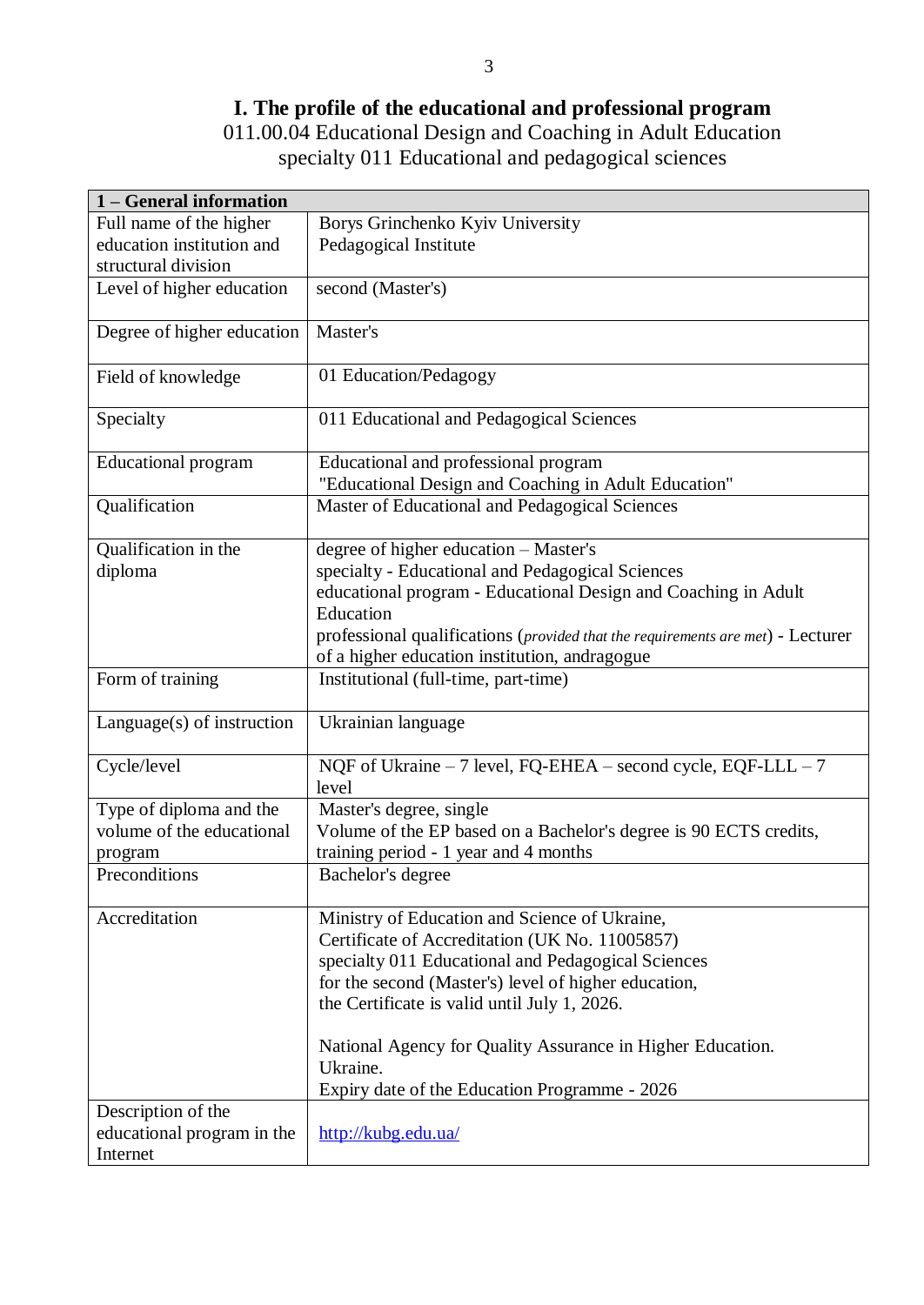| 2 – Aim of educational program |                                                                                                                                                                                                                                                                                                                                                                                                                                                                                                                                                                                                                                                                                                                                                                                                                         |  |  |  |  |  |  |
|--------------------------------|-------------------------------------------------------------------------------------------------------------------------------------------------------------------------------------------------------------------------------------------------------------------------------------------------------------------------------------------------------------------------------------------------------------------------------------------------------------------------------------------------------------------------------------------------------------------------------------------------------------------------------------------------------------------------------------------------------------------------------------------------------------------------------------------------------------------------|--|--|--|--|--|--|
|                                | Provide fundamental and applied training of qualified research and teaching staff in the field of<br>Education who have special competencies to provide education to adults; are able to solve problems                                                                                                                                                                                                                                                                                                                                                                                                                                                                                                                                                                                                                 |  |  |  |  |  |  |
| idea of lifelong learning      | in educational design, provide expertise, consulting and coaching in the context of implementing the                                                                                                                                                                                                                                                                                                                                                                                                                                                                                                                                                                                                                                                                                                                    |  |  |  |  |  |  |
|                                | 3 - Characteristics of the educational program                                                                                                                                                                                                                                                                                                                                                                                                                                                                                                                                                                                                                                                                                                                                                                          |  |  |  |  |  |  |
| Description of the subject     | Objects of study and / or activity: educational systems; educational                                                                                                                                                                                                                                                                                                                                                                                                                                                                                                                                                                                                                                                                                                                                                    |  |  |  |  |  |  |
| area                           | processes in formal and non-formal education; generalized socio-<br>pedagogical experience of adult education that is covered in pedagogical<br>theories, concepts, contextual (professionally-oriented) practices,<br>content and technologies of adult education, including higher education<br>institutions.                                                                                                                                                                                                                                                                                                                                                                                                                                                                                                         |  |  |  |  |  |  |
|                                | <b>Learning objectives:</b> training of specialists capable of solving actual<br>problems, complex tasks of a research and/or innovative nature in the<br>field of educational, pedagogical sciences, educational management and<br>educational practice, in particular educational design, coaching and<br>advising of applicants in the adult education system.<br>Theoretical content of the subject area: basic concepts, concepts,<br>principles of education and pedagogy, in particular adult education;<br>theoretical foundations of educational research, educational statistics,<br>educational measurements, modern management practices and coaching<br>in education.<br>Methods, techniques and technologies: Methods of organization,<br>implementation, stimulation, motivation and control over<br>the |  |  |  |  |  |  |
|                                | effectiveness of educational and cognitive activities; binary, integrated,<br>individually-oriented, coaching and consulting educational technologies;<br>sociological and statistical methods, modern teaching technologies and<br>organization of the educational process, digital technologies.<br>Tools and equipment: information and communication systems,<br>computerized technical equipment, software in accordance with the<br>specialization                                                                                                                                                                                                                                                                                                                                                                |  |  |  |  |  |  |
| Program structure              | The ratio of the volume of compulsory (general and professional)<br>components and the elective component of the EP:<br>Compulsory block (66 ECTS credits, 73%): courses aimed at forming<br>general and special (professional) competencies - 44 ECTS credits;<br>practices (methodological, assistant, research) - 12.5 ECTS credits<br>(13%); share of Master's research and certification - 10 ECTS credits<br>$(11\%)$ .<br>Elective block (24 ECTS credits, 27%): courses of free choice.                                                                                                                                                                                                                                                                                                                         |  |  |  |  |  |  |
|                                |                                                                                                                                                                                                                                                                                                                                                                                                                                                                                                                                                                                                                                                                                                                                                                                                                         |  |  |  |  |  |  |
| Employment eligibility         | 4 – Eligibility of graduates for employment and further training<br>Jobs in educational institutions of Ukraine, educational centers.<br>According to the National Classification of Professions ДК 003:2010,                                                                                                                                                                                                                                                                                                                                                                                                                                                                                                                                                                                                           |  |  |  |  |  |  |
|                                | specialists who received education under the educational and<br>professional program "Educational Design and Coaching in Adult<br>Education" can hold such primary positions:<br>2310.2 – Lecturer of a Higher Education Institution;<br>2321 – Lecturer of a professional education institution (professional and                                                                                                                                                                                                                                                                                                                                                                                                                                                                                                      |  |  |  |  |  |  |
|                                | technical) education;<br>2322 – Lecturer of the institution of professional pre-higher education;<br>2351.2 – Consultant of the Professional Development Center;<br>$2359.2 - Andragogue.$                                                                                                                                                                                                                                                                                                                                                                                                                                                                                                                                                                                                                              |  |  |  |  |  |  |
| Academic rights                | The opportunity to continue studying at the third (educational and                                                                                                                                                                                                                                                                                                                                                                                                                                                                                                                                                                                                                                                                                                                                                      |  |  |  |  |  |  |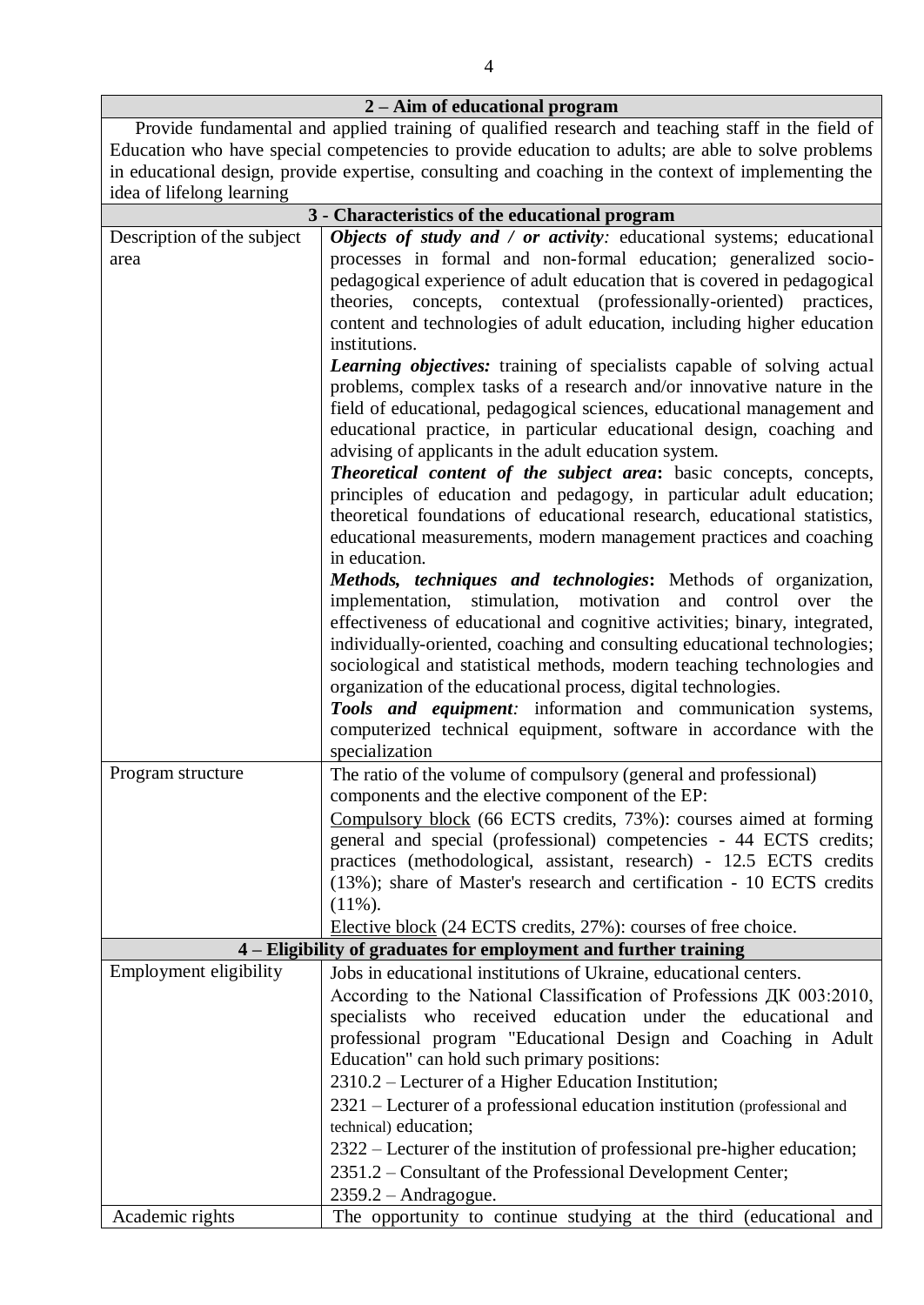|                       | scientific) level of higher education. Acquisition of additional                                                                                                                                                         |                                                                                                                                                                                                                                                                          |  |  |  |  |  |  |  |  |
|-----------------------|--------------------------------------------------------------------------------------------------------------------------------------------------------------------------------------------------------------------------|--------------------------------------------------------------------------------------------------------------------------------------------------------------------------------------------------------------------------------------------------------------------------|--|--|--|--|--|--|--|--|
|                       |                                                                                                                                                                                                                          | qualifications in the postgraduate education system.                                                                                                                                                                                                                     |  |  |  |  |  |  |  |  |
|                       |                                                                                                                                                                                                                          | <b>5 - Teaching and Evaluation</b>                                                                                                                                                                                                                                       |  |  |  |  |  |  |  |  |
| Teaching and learning |                                                                                                                                                                                                                          | The educational process is based on the following principles: student-<br>centered, personality-oriented learning, competence-based, system-<br>integrative approaches, research-based learning.<br>Forms: classroom - lectures, seminars, practical classes (laboratory |  |  |  |  |  |  |  |  |
|                       |                                                                                                                                                                                                                          | work). After-class activities: self-study work (performing individual<br>tasks based on textbooks, manuals, internet sources); counselling with<br>lecturers; completing internships, writing and defending a Master's                                                   |  |  |  |  |  |  |  |  |
|                       |                                                                                                                                                                                                                          | thesis.                                                                                                                                                                                                                                                                  |  |  |  |  |  |  |  |  |
|                       |                                                                                                                                                                                                                          | E-learning in individual educational components, group project work,<br>mentoring support for practitioners, and participation in educational<br>projects are being introduced.                                                                                          |  |  |  |  |  |  |  |  |
|                       |                                                                                                                                                                                                                          | Methods: problem-based, problem-research, interactive, and project-<br>based learning.                                                                                                                                                                                   |  |  |  |  |  |  |  |  |
|                       |                                                                                                                                                                                                                          | Teaching is carried out using information technologies on the distance<br>learning platform "Moodle" in a digital university campus,<br>communication is organized based on the Google Meet, ZOOM                                                                        |  |  |  |  |  |  |  |  |
|                       |                                                                                                                                                                                                                          | platform, etc.<br>Using innovative technologies (case-study, blended learning, flipped<br>classroom, CLIL, distance learning, cooperative learning, mobile                                                                                                               |  |  |  |  |  |  |  |  |
|                       |                                                                                                                                                                                                                          | learning)<br>Educational and methodological support of the educational process is<br>carried out through the use of e-courses.                                                                                                                                           |  |  |  |  |  |  |  |  |
|                       | Stimulating self-study of higher education applicants and organizing<br>group work in order to acquire teamwork skills and independently find a<br>solution to the problem, in particular, when solving practical cases. |                                                                                                                                                                                                                                                                          |  |  |  |  |  |  |  |  |
|                       |                                                                                                                                                                                                                          | Use of elements of non-formal education when studying individual<br>modules of disciplines on online educational platforms and when<br>participating in scientific conferences, webinars, workshops, etc                                                                 |  |  |  |  |  |  |  |  |
| Evaluation            |                                                                                                                                                                                                                          | European Credit Transfer System provides for evaluating students for all<br>types of classroom and extracurricular educational activities in the form<br>of a intermediate, summative (semester) assessment, as well as<br>certification.                                |  |  |  |  |  |  |  |  |
|                       |                                                                                                                                                                                                                          | Pre-assessment (testing), intermediate assessment (oral survey, written<br>express control/computer testing etc.), summative semester assessment                                                                                                                         |  |  |  |  |  |  |  |  |
|                       |                                                                                                                                                                                                                          | (tests, exams in written, combined forms, testing, defence of practice<br>reports), certification (defense of a Master's thesis)                                                                                                                                         |  |  |  |  |  |  |  |  |
|                       |                                                                                                                                                                                                                          | Evaluation of applicants for higher education is carried out in                                                                                                                                                                                                          |  |  |  |  |  |  |  |  |
|                       |                                                                                                                                                                                                                          | accordance with the Unified system of evaluation of academic<br>achievements of Borys Grinchenko Kyiv University students.                                                                                                                                               |  |  |  |  |  |  |  |  |
|                       |                                                                                                                                                                                                                          | 6 – Program competencies                                                                                                                                                                                                                                                 |  |  |  |  |  |  |  |  |
| Integral competence   |                                                                                                                                                                                                                          | Ability to solve problems and tasks of research and/or innovative nature                                                                                                                                                                                                 |  |  |  |  |  |  |  |  |
|                       |                                                                                                                                                                                                                          | in the field of Educational and Pedagogical Sciences.                                                                                                                                                                                                                    |  |  |  |  |  |  |  |  |
| General               | GC1                                                                                                                                                                                                                      | Ability to think abstractly, analyze and synthesize                                                                                                                                                                                                                      |  |  |  |  |  |  |  |  |
| competences           | GC <sub>2</sub>                                                                                                                                                                                                          | Ability to search, process and analyze information from various sources                                                                                                                                                                                                  |  |  |  |  |  |  |  |  |
|                       | GC3                                                                                                                                                                                                                      | Ability to apply knowledge in practical situations                                                                                                                                                                                                                       |  |  |  |  |  |  |  |  |
|                       | GC4                                                                                                                                                                                                                      | Ability to learn and master modern knowledge                                                                                                                                                                                                                             |  |  |  |  |  |  |  |  |
|                       | GC <sub>5</sub>                                                                                                                                                                                                          | Ability to adapt and act in a new situation                                                                                                                                                                                                                              |  |  |  |  |  |  |  |  |
|                       | GC <sub>6</sub>                                                                                                                                                                                                          | Ability to identify, pose, and solve problems                                                                                                                                                                                                                            |  |  |  |  |  |  |  |  |
|                       | GC7                                                                                                                                                                                                                      | Ability for interpersonal interaction                                                                                                                                                                                                                                    |  |  |  |  |  |  |  |  |
|                       | GC8                                                                                                                                                                                                                      | Ability to act socially responsibly and consciously                                                                                                                                                                                                                      |  |  |  |  |  |  |  |  |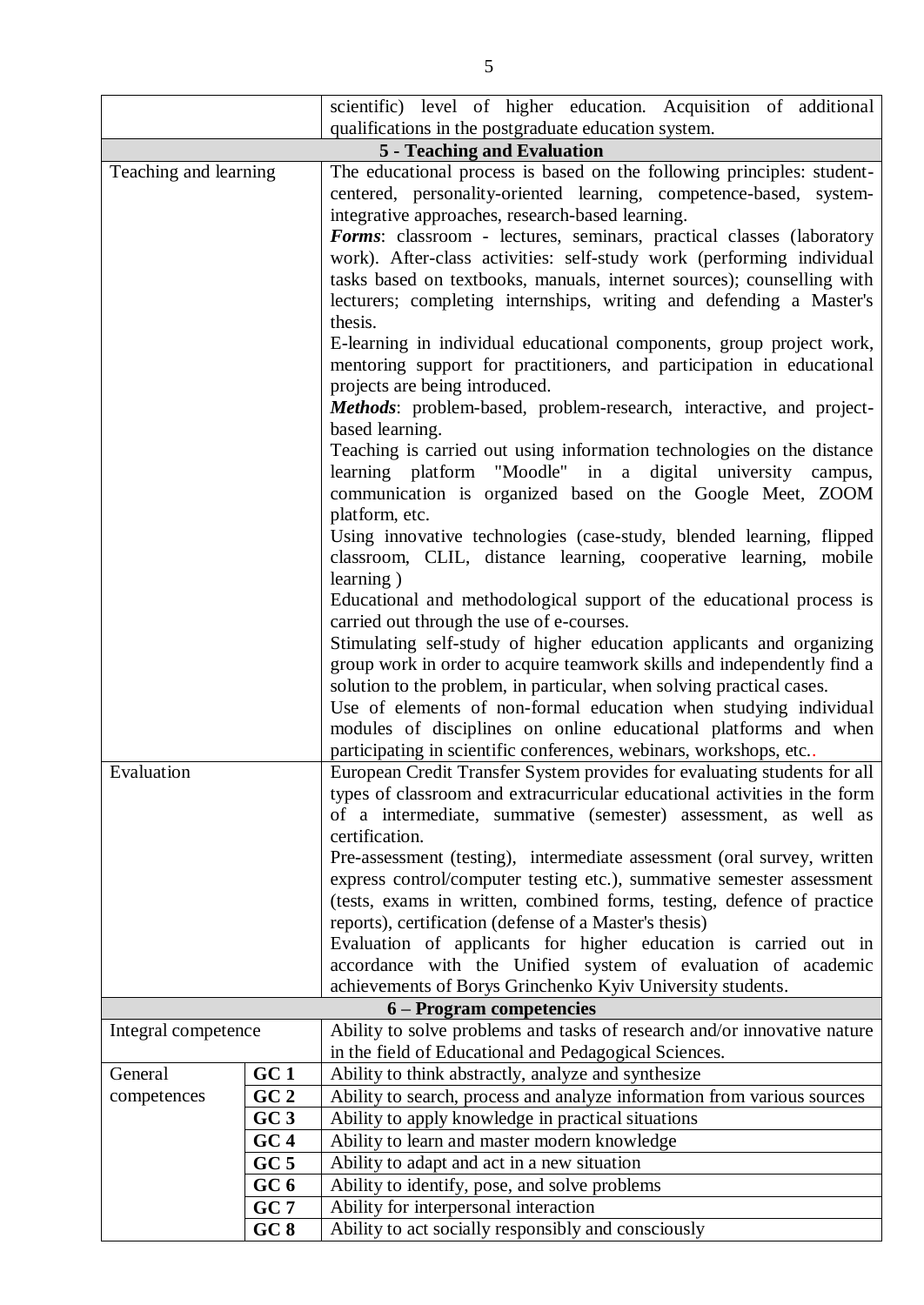|                | GC <sub>9</sub> | Ability to work in an international context                                                                             |  |  |  |  |  |  |  |  |
|----------------|-----------------|-------------------------------------------------------------------------------------------------------------------------|--|--|--|--|--|--|--|--|
|                | <b>GC 10</b>    | Ability to conduct research at the appropriate level                                                                    |  |  |  |  |  |  |  |  |
|                | <b>GCs 11</b>   | Ability to communicate professionally in the state and foreign                                                          |  |  |  |  |  |  |  |  |
|                |                 | languages.                                                                                                              |  |  |  |  |  |  |  |  |
| Special        | SC <sub>1</sub> | Ability to design and research educational systems                                                                      |  |  |  |  |  |  |  |  |
| (professional, | SK <sub>2</sub> | Ability to apply and develop new approaches to solving research and/or                                                  |  |  |  |  |  |  |  |  |
| subject)       |                 | innovative problems in the field of education and pedagogy, in particular                                               |  |  |  |  |  |  |  |  |
| competencies   |                 | in the system of adult education.                                                                                       |  |  |  |  |  |  |  |  |
|                | SK <sub>3</sub> | Ability to take into account the diversity and individual characteristics                                               |  |  |  |  |  |  |  |  |
|                |                 | of students in planning and implementing the educational process in an                                                  |  |  |  |  |  |  |  |  |
|                |                 | educational institution, in particular students in the adult education                                                  |  |  |  |  |  |  |  |  |
|                |                 | system.                                                                                                                 |  |  |  |  |  |  |  |  |
|                | SK <sub>4</sub> | Ability to carry out expertise and provide advice on education policy                                                   |  |  |  |  |  |  |  |  |
|                |                 | and innovation in education                                                                                             |  |  |  |  |  |  |  |  |
|                | SK <sub>5</sub> | Ability to develop and implement new educational tools, projects and                                                    |  |  |  |  |  |  |  |  |
|                |                 | integrate them into the educational environment of an educational                                                       |  |  |  |  |  |  |  |  |
|                |                 | institution                                                                                                             |  |  |  |  |  |  |  |  |
|                | SK <sub>6</sub> | Ability to manage the strategic development of the team in pedagogical,                                                 |  |  |  |  |  |  |  |  |
|                |                 | scientific-pedagogical and scientific activities                                                                        |  |  |  |  |  |  |  |  |
|                | SK <sub>7</sub> | Critical understanding of problems in the field of education and                                                        |  |  |  |  |  |  |  |  |
|                |                 | pedagogy using systematic, integrated and interdisciplinary approaches.                                                 |  |  |  |  |  |  |  |  |
|                | SK 8            | Ability to integrate knowledge in the field of Education/Pedagogy and                                                   |  |  |  |  |  |  |  |  |
|                |                 | solve complex problems in multidisciplinary and interdisciplinary                                                       |  |  |  |  |  |  |  |  |
|                |                 | contexts                                                                                                                |  |  |  |  |  |  |  |  |
|                | SK <sub>9</sub> | Ability to use modern Information, Communication and digital                                                            |  |  |  |  |  |  |  |  |
|                | <b>SKs 10</b>   | technologies in educational and research activities<br>Ability to distinguish psychological and pedagogical features of |  |  |  |  |  |  |  |  |
|                |                 | individual and corporate coaching.                                                                                      |  |  |  |  |  |  |  |  |
|                | <b>SKs 11</b>   | Ability to provide coaching support to adults at various stages of                                                      |  |  |  |  |  |  |  |  |
|                |                 | personal and professional self-determination and self-realization.                                                      |  |  |  |  |  |  |  |  |
|                | <b>SKs 12</b>   | Ability to partnership with educational applicants and activate their                                                   |  |  |  |  |  |  |  |  |
|                |                 | internal potential.                                                                                                     |  |  |  |  |  |  |  |  |
|                | <b>SKs 13</b>   | Ability to self-management, organizing health-saving environment in                                                     |  |  |  |  |  |  |  |  |
|                |                 | the process of applying health coaching.                                                                                |  |  |  |  |  |  |  |  |
|                | <b>SKs 14</b>   | Ability to self-control, self-assessment, understanding the results of their                                            |  |  |  |  |  |  |  |  |
|                |                 | professional activities.                                                                                                |  |  |  |  |  |  |  |  |
|                |                 | 7 - Normative content of training applicants for higher education, formulated in terms of                               |  |  |  |  |  |  |  |  |
|                |                 | learning results                                                                                                        |  |  |  |  |  |  |  |  |
|                |                 |                                                                                                                         |  |  |  |  |  |  |  |  |

**LR1.** Know the concepts of development of education and pedagogy, the methodology of relevant research at the level of the latest achievements

**LR2.**Use modern digital technologies and resources in professional, innovation and research activities **LR3.**Build pedagogically appropriate interpersonal partner interaction, carry out business communication, clearly and unambiguously convey their own thoughts, conclusions and arguments on education and pedagogy to specialists and the general public, hold a problem-thematic discussion

**LR4.**Communicate fluently in the state and foreign languages orally and in writing to discuss the results of educational and professional activities, present scientific research and innovative projects

**LR5.**Organize the educational process based on student-oriented, competence-based, contextual approaches and modern achievements of educational and pedagogical science, manage educational and cognitive activities, objectively evaluate the results of training of the applicants for education, in particular in the adult education.

**LR6.**Develop and implement innovative and research interdisciplinary projects in the field of education/pedagogy in compliance with legal, social, economic and ethical standards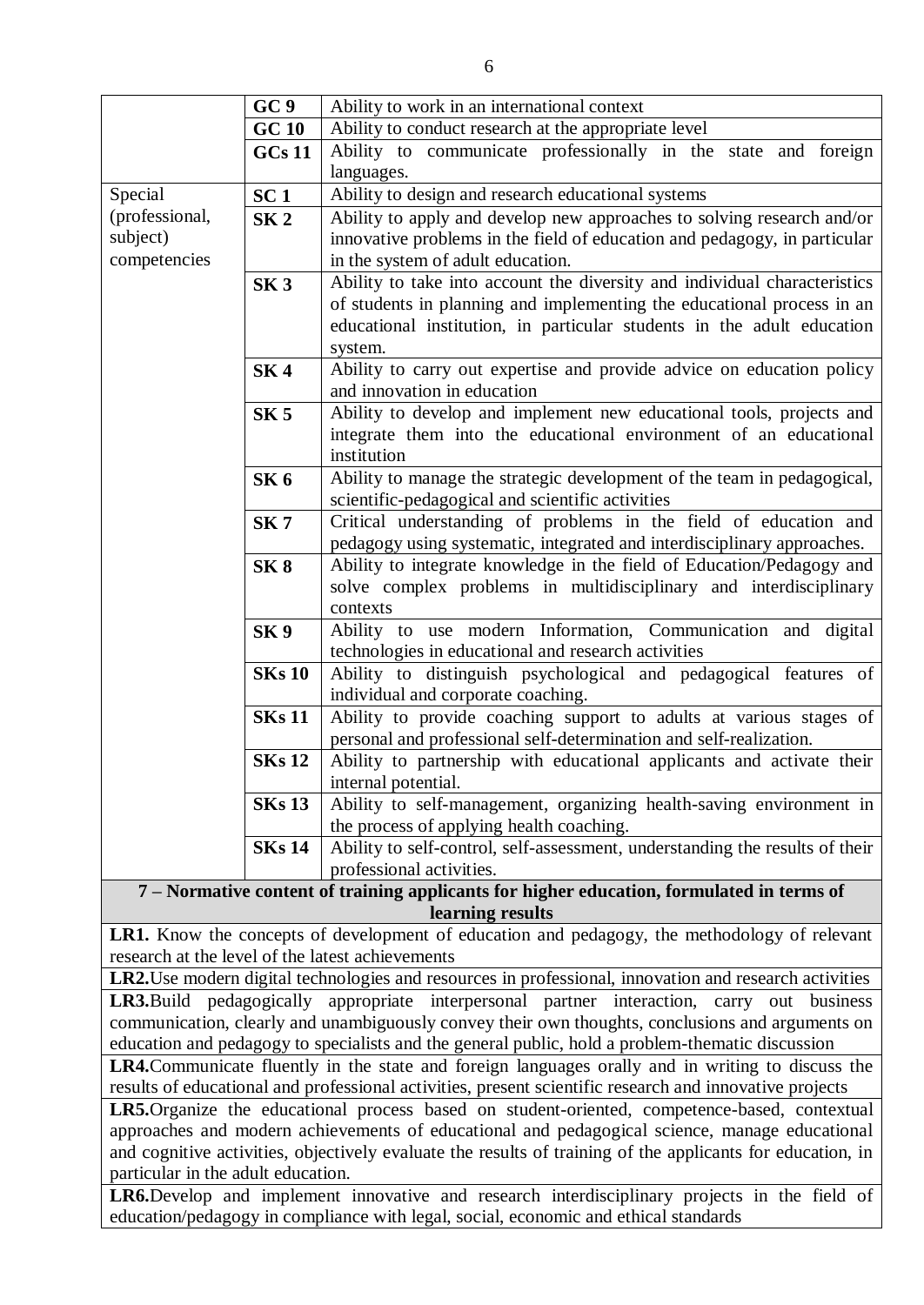LR7. Create an open educational and scientific environment that is favourable for applicants for education and is aimed at ensuring learning outcomes, in particular in the adult education.

**LR8.**Develop and teach educational courses in educational institutions, using the methods, tools and technologies necessary to achieve the goals set

**LR9.**Search for the necessary information on educational/pedagogical sciences in printed, electronic and other sources, analyze, systematize it, evaluating its reliability and relevance

**LR10.**Make effective, responsible management decisions in the field of education/pedagogy, in particular in new or unfamiliar environments, if there are many criteria and incomplete or limited information

**LR11.**Carry out advisory activities in the field of educational and pedagogical sciences

**LRs12.** Know the essence of basic concepts and categories of Adult Education; understand the possibilities of acmeological, leadership, diagnostic, developmental, and educational technologies for working with the adult contingent.

**LRs13**. Know the basic models and principles of coaching activities, master various coaching technologies

**LRs14**. Choose different types of coaching in accordance with the requests of applicants for education, including health coaching.

**LRs15**. Carry out partnership cooperation with applicants for education in various types of coaching activities.

**LRs16**. Apply knowledge and understanding of the essential characteristics of the quality of the educational process and the main types of monitoring the quality of education, modern programs and results of national and international comparative studies on the quality of education, documents regulating monitoring the quality of the educational process in educational institutions, in particular their educational needs.

**LRs17.** Develop and teach educational courses using the methods, tools and technologies necessary to achieve the goals set, using the content and functional features of electronic educational content for mixed and distance (electronic) forms of learning.

|                 | 8 – Resource provision for the implementation of the program                       |
|-----------------|------------------------------------------------------------------------------------|
| <b>Staffing</b> | Staffing of the educational program consists of the academic and teaching staff of |
|                 | the Department of Theory and History of Pedagogy, Foreign Languages and            |
|                 | Methodologies Department of the Pedagogical Institute.                             |
|                 | The teaching staff of the Department of Personality Psychology and Social          |
|                 | Practices of the Institute of Human Sciences, the Department of Philosophy of the  |
|                 | Faculty of History and Philosophy, and others are involved in teaching certain     |
|                 | courses in accordance with their competence and experience.                        |
|                 | The practice-oriented nature of the educational program involves the wide          |
|                 | participation of practitioners within the direction of the program, which enhances |
|                 | the synergy of practical and theoretical training.                                 |
|                 | The staffing of the EP meets the requirements defined by the License conditions    |
|                 | for conducting educational activities.                                             |
| Material and    | Teaching of academic subjects is carried out in general and special purpose        |
| technical       | classrooms.                                                                        |
| support         | The University has a sufficient number of specialized computer classes and         |
|                 | laboratories that are equipped with computers with appropriate software,           |
|                 | multimedia equipment complexes, visual and methodological materials. All           |
|                 | workplaces in computer classes are connected to the Internet.                      |
|                 | The areas of premises used in the educational process meet the requirements of     |
|                 | accessibility, sanitary standards, and fire safety regulations.                    |
|                 | There is all the necessary social infrastructure, canteen, buffets, the number of  |
|                 | places in dormitories meets the requirements.                                      |
| Information,    | The official website of Borys Grinchenko Kyiv University http://kubg.edu.ua        |
| educational and | contains information about the educational programs, educational, scientific and   |
| methodological  | educational activities, structural divisions, admission requiremtns, and contacts. |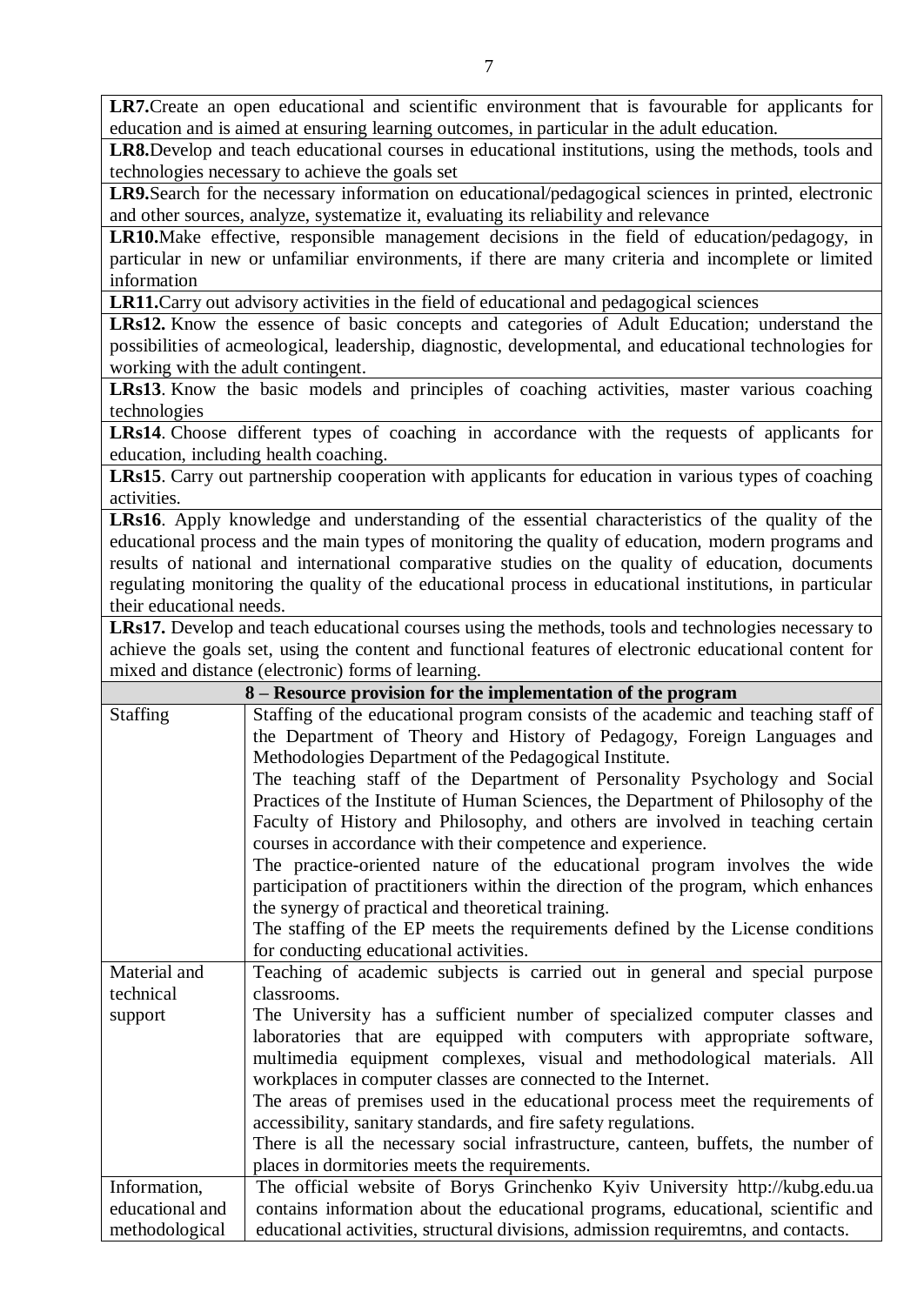| support          | Digital campus https://digital.kubg.edu.ua/, containing information about: all        |
|------------------|---------------------------------------------------------------------------------------|
|                  | digital education services, digital science with access to various platforms; digital |
|                  | management of regulatory bases, registers, document management; image and             |
|                  | leadership; digital space with personal accounts and corporate mail; university       |
|                  | infrastructure;                                                                       |
|                  | University e-learning system (Moodle). Services for organizing online classes:        |
|                  | Google Meet (corporate), Google Chat, Google Hangouts, Google Classroom;              |
|                  | wireless internet access points;                                                      |
|                  | Library, reading rooms; electronic library, repository http://elibrary.kubg.edu.ua/;  |
|                  | access to electronic scientific databases Scopus, Web of Science, EBSCO, etc.;        |
|                  | Training and working curricula;                                                       |
|                  | Schedule of the educational process;                                                  |
|                  | Curriculums of academic courses;                                                      |
|                  | Curriculums of practical training;                                                    |
|                  | Methodological recommendations for writing and laying out a Master's thesis, etc.     |
|                  | 9 - Academic mobility                                                                 |
| National credit  | $\overline{\phantom{a}}$                                                              |
| mobility         |                                                                                       |
| International    |                                                                                       |
| credit mobility  |                                                                                       |
| Training of      |                                                                                       |
| foreign          |                                                                                       |
| applicants for   |                                                                                       |
| higher education |                                                                                       |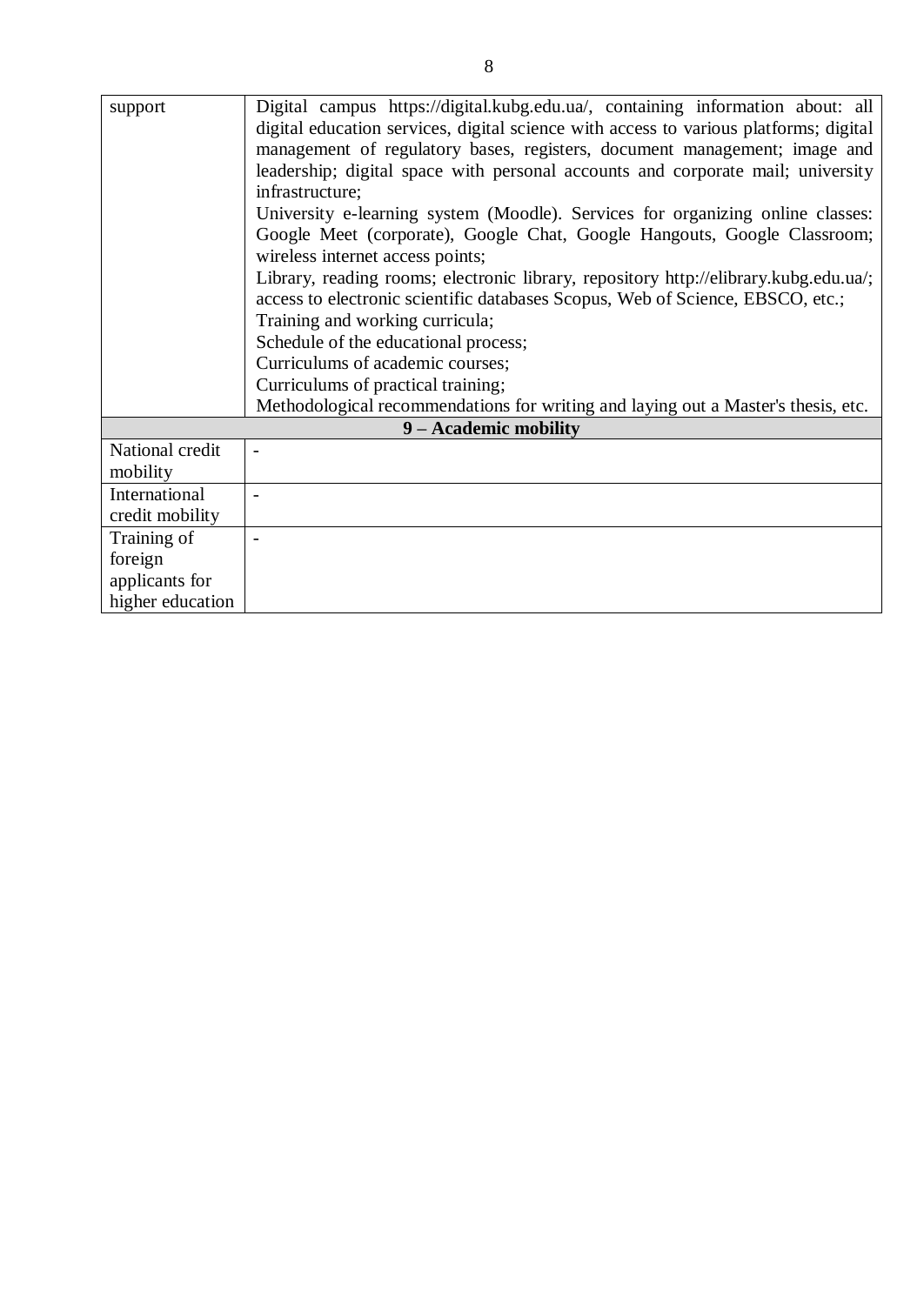### **II. The list of components of the educational and professional program and their logical sequence 2.1 The list of components of the EP**

| Code<br>of the<br>Component | Code<br>E/s code                       | Components of the educational program<br>(academic disciplines, internships, master's<br>projects/works) | Number of<br>credits | Form of<br>summative<br>assessment |
|-----------------------------|----------------------------------------|----------------------------------------------------------------------------------------------------------|----------------------|------------------------------------|
|                             |                                        |                                                                                                          |                      |                                    |
| 1                           | $\overline{2}$                         | 3                                                                                                        | $\overline{4}$       | 5                                  |
| CC <sub>1</sub>             | <b>CS.01</b>                           | <b>Compulsory components of the EP</b><br>Education in a transformational society                        | 6                    | credit                             |
|                             |                                        |                                                                                                          |                      |                                    |
| CC <sub>2</sub>             | CS.02                                  | Culturological contexts of modern<br>education                                                           | $\overline{4}$       | credit                             |
| CC <sub>3</sub>             | CS.03                                  | Foreign language in professional<br>communication                                                        | $\overline{4}$       | credit                             |
| CC <sub>4</sub>             | CS.04                                  | Methodology and methods of scientific and<br>pedagogical research                                        | $\overline{4}$       | exam                               |
| CC <sub>5</sub>             | CS.05                                  | Psychology of adult education                                                                            | $\overline{4}$       | exam                               |
| CC <sub>6</sub>             | CS.06                                  | Educational design of adult learning<br>content and technologies                                         | 10                   | exam                               |
| CC <sub>7</sub>             | CS.07                                  | Couching in Education                                                                                    | 8                    | exam                               |
| CC <sub>8</sub>             | CS.08                                  | Pedagogical innovation                                                                                   | $\overline{4}$       | exam                               |
| CC <sub>9</sub>             | PP. 01                                 | Professional practice (methodological)                                                                   | 3                    | defence                            |
| CC <sub>10</sub>            | PP. 02                                 | Professional practice (assistant)                                                                        | 6                    | defence                            |
| <b>CC11</b>                 | PP. 03                                 | Pre-diploma internship (research)                                                                        | $\overline{3}$       | defence                            |
| <b>CC12</b>                 | SP.01                                  | Writing and defending a Master's thesis                                                                  | 10                   | defence                            |
|                             | Total amount of compulsory components: | 66                                                                                                       |                      |                                    |
|                             |                                        | Elective components of the EP (Appendix 1)                                                               |                      |                                    |
| <b>Elective block 1</b>     |                                        |                                                                                                          |                      |                                    |
| SC <sub>1</sub>             | SD.1.01                                | Management practices of professional<br>development of pedagogical workers                               | $\overline{4}$       | credit                             |
| SC <sub>2</sub>             | SD.1.02                                | Advising on the professional development<br>of pedagogical workers                                       | $\overline{4}$       | credit                             |
| SC <sub>3</sub>             | SD.1.03                                | Digital resources and advisory tools                                                                     | 6                    | credit                             |
| SC <sub>4</sub>             | SD.1.04                                | Methodological support of consulting<br>activities with the workshop                                     | 6                    | credit                             |
| SC <sub>5</sub>             | SD.1.05                                | Monitoring and evaluation of the quality of<br>advisory activities                                       | $\overline{4}$       | credit                             |
|                             |                                        | Total                                                                                                    | 24                   |                                    |
|                             |                                        | Elective block 2 - Election from the course catalogue                                                    |                      |                                    |
| $SC1-5$                     | SD.2                                   | (the student chooses subjects for the<br>appropriate number of credits)                                  | 24                   | credits                            |
|                             |                                        | Total                                                                                                    | 24                   |                                    |
|                             |                                        | <b>Total amount of elective components:</b>                                                              | 24                   |                                    |
|                             |                                        | THE TOTAL VOLUME OF THE EDUCATIONAL PROGRAM                                                              |                      | 90                                 |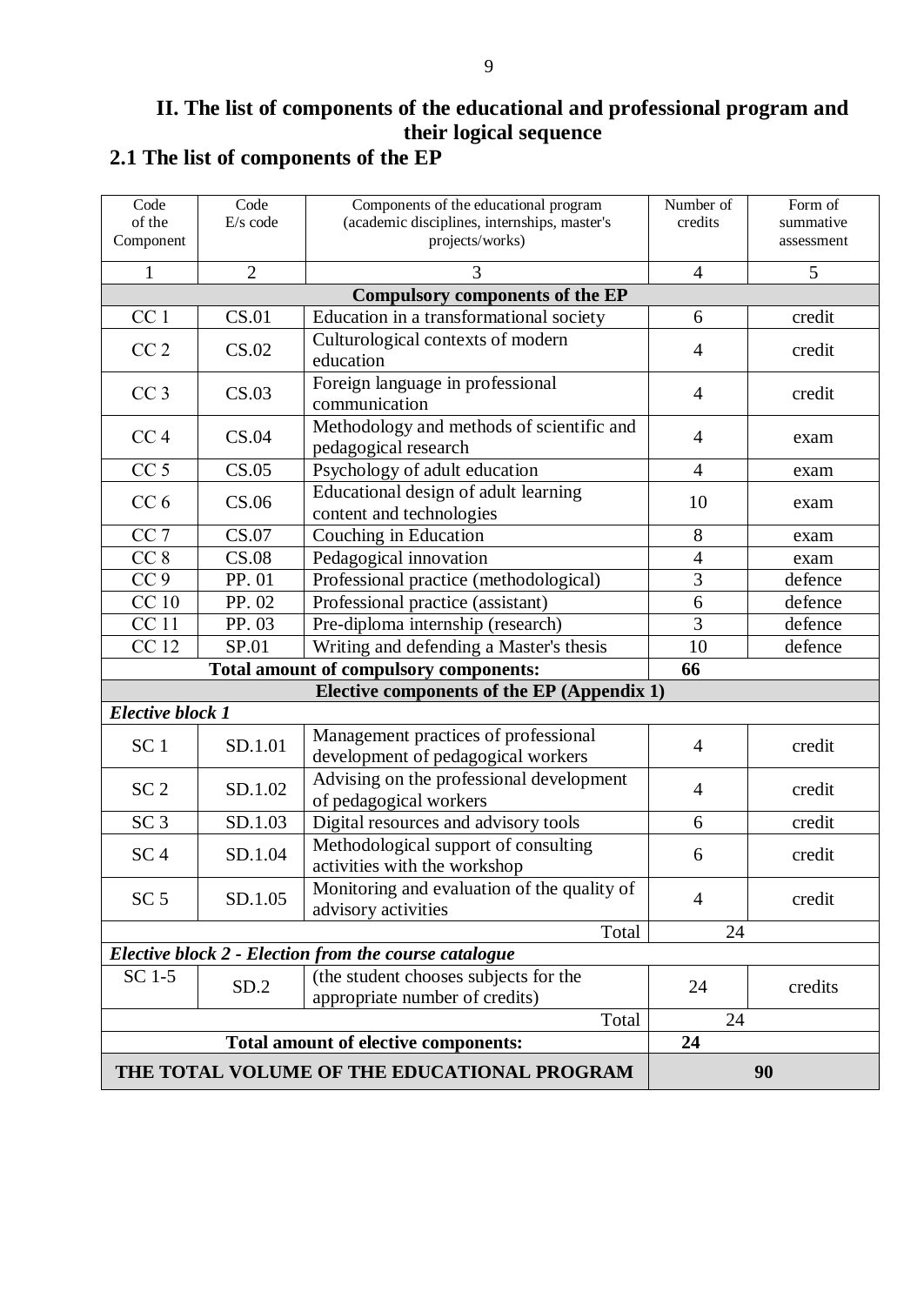# **2.2. Structural and logic scheme of the education professional program**

| 1 semester                                            | 2 semester                                                     | 3 semester                                         |  |  |  |  |  |
|-------------------------------------------------------|----------------------------------------------------------------|----------------------------------------------------|--|--|--|--|--|
| 30 credits                                            | 34,5 ECTS                                                      | 25,5 ECTS                                          |  |  |  |  |  |
| Education in a transformational                       |                                                                |                                                    |  |  |  |  |  |
| society, 6 ECTS                                       |                                                                |                                                    |  |  |  |  |  |
| Culturological contexts of modern                     |                                                                |                                                    |  |  |  |  |  |
| education, 4 ECTS                                     |                                                                |                                                    |  |  |  |  |  |
| Psychology of adult education,                        |                                                                |                                                    |  |  |  |  |  |
| <b>4 ECTS</b>                                         |                                                                |                                                    |  |  |  |  |  |
|                                                       | Educational design of adult learning content and technologies, |                                                    |  |  |  |  |  |
|                                                       | 10 ECTS                                                        |                                                    |  |  |  |  |  |
|                                                       | Coaching in education,                                         |                                                    |  |  |  |  |  |
|                                                       | 8 ECTS                                                         |                                                    |  |  |  |  |  |
|                                                       | Professional practice                                          |                                                    |  |  |  |  |  |
|                                                       | (methodological),                                              |                                                    |  |  |  |  |  |
|                                                       | 3 ECTS                                                         |                                                    |  |  |  |  |  |
|                                                       |                                                                | Professional practice (assistant),<br>6 ECTS       |  |  |  |  |  |
|                                                       |                                                                |                                                    |  |  |  |  |  |
|                                                       | Foreign language in professional communication,<br>4 ECTS      |                                                    |  |  |  |  |  |
|                                                       |                                                                |                                                    |  |  |  |  |  |
| Methodology and methods of                            | Pedagogical innovation,<br>4 ECTS                              | Pre-diploma internship (research) 3<br><b>ECTS</b> |  |  |  |  |  |
| scientific and pedagogical research,<br><b>4 ECTS</b> |                                                                |                                                    |  |  |  |  |  |
|                                                       |                                                                |                                                    |  |  |  |  |  |
|                                                       | Elective components of EP                                      |                                                    |  |  |  |  |  |
| 2 ECTS                                                | 8 ECTS                                                         | 14 ECTS                                            |  |  |  |  |  |
|                                                       |                                                                | Defence of qualifying Master's thesis              |  |  |  |  |  |
|                                                       |                                                                | 9 ECTS                                             |  |  |  |  |  |
|                                                       |                                                                | Defence of qualifying                              |  |  |  |  |  |
|                                                       |                                                                | Master's thesis, 1 ECTS                            |  |  |  |  |  |

Elective block (Appendix 1)

| Elective block 1                                                |                   |                                                                  |  |  |  |  |  |  |
|-----------------------------------------------------------------|-------------------|------------------------------------------------------------------|--|--|--|--|--|--|
| Management practices of professional development of pedagogical |                   |                                                                  |  |  |  |  |  |  |
| workers, 4 ECTS                                                 |                   |                                                                  |  |  |  |  |  |  |
|                                                                 |                   | Advising on the professional development of pedagogical workers, |  |  |  |  |  |  |
|                                                                 | 4 ECTS            |                                                                  |  |  |  |  |  |  |
| Digital resources and advisory tools,                           |                   |                                                                  |  |  |  |  |  |  |
| 6 ECTS                                                          |                   |                                                                  |  |  |  |  |  |  |
|                                                                 |                   | Methodological support of consulting                             |  |  |  |  |  |  |
|                                                                 |                   | activities with the workshop, 6 ECTS                             |  |  |  |  |  |  |
|                                                                 |                   | Monitoring and evaluation of the quality                         |  |  |  |  |  |  |
|                                                                 |                   | of advisory activities, 4 ECTS                                   |  |  |  |  |  |  |
| Elective block 2 - Election from the course catalogue           |                   |                                                                  |  |  |  |  |  |  |
| Election for 2 ECTS                                             | Choice for 8 ECTS | Election for 14 ECTS                                             |  |  |  |  |  |  |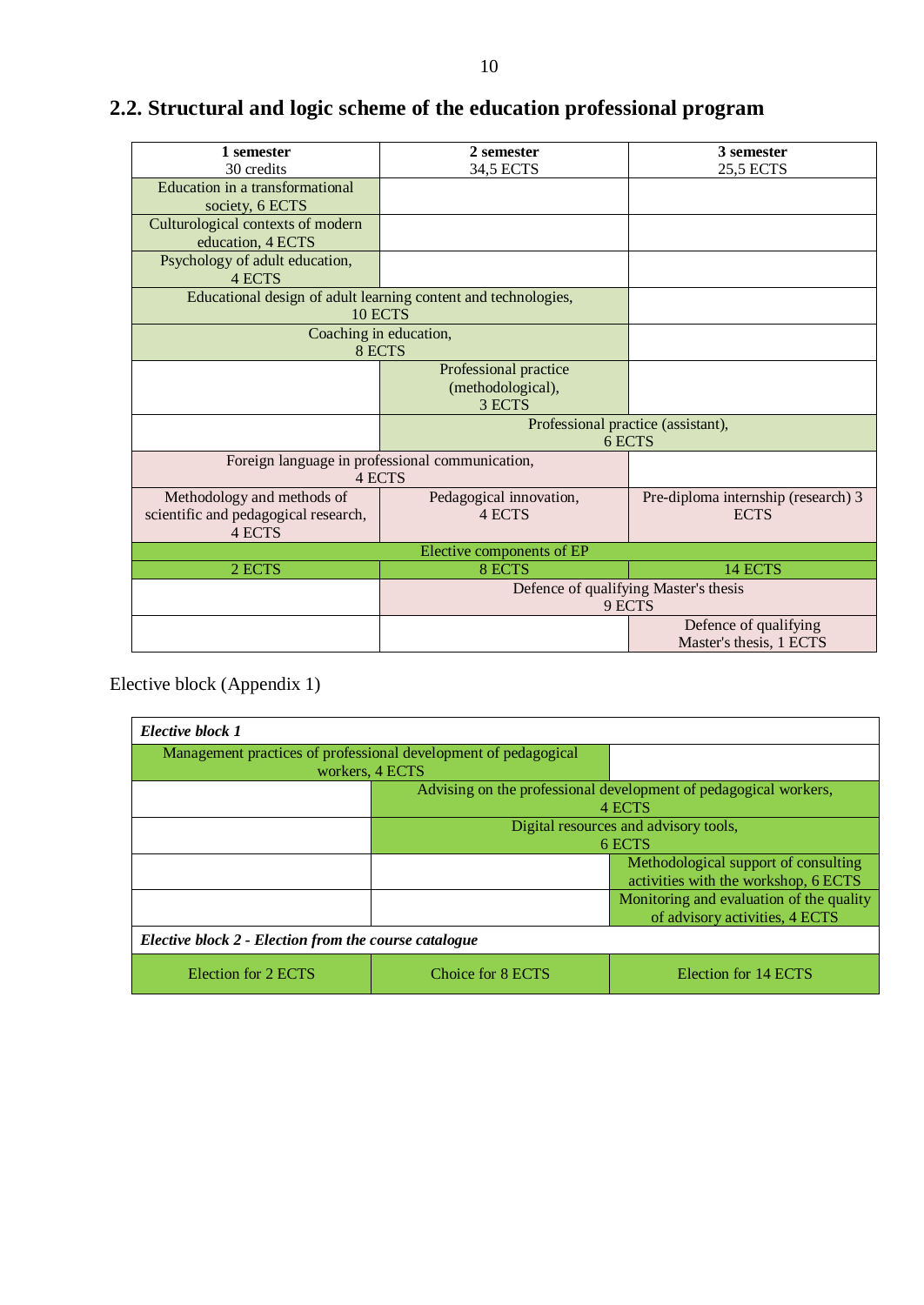#### **III. Form of certification of applicants for higher education**

Certification of graduates of the educational program 011.00.04 "Educational Design and Coaching in Adult Education" takes place in the form of *public defense of the Qualification Master's thesis.*

Certification is carried out openly and publicly.

The Master's qualification work is aimed at independently solving a complex problem and/or practical problem in the field of educational and pedagogical sciences, which requires research and/or innovation, and is characterized by uncertainty of conditions and requirements.

The qualification Master's thesis is checked for plagiarism. The qualification work should not contain academic plagiarism, fabrication and/or falsification.

The qualification Master's thesis is published on the University's website (in the repository).

The full implementation of the educational and professional program is completed by issuing a standard document to the graduate.

\_\_\_\_\_\_\_\_\_\_\_\_\_\_\_\_\_\_\_\_\_\_\_\_\_\_\_\_\_\_\_\_\_\_\_\_\_

A separate decision of the Examination Committee, on the basis of professional mastery of the competencies provided for in the educational program, which is confirmed by the fulfillment of the conditions and successful completion of certification, can be awarded the professional qualification "Lecturer of a higher education institution, andragogue".

### **Conditions for awarding professional qualifications**

**«**Lecturer of a higher education institution, andragogue**»**

To be awarded the professional qualification "Lecturer of a higher education institution, andragogue", you must successfully, **with at least 82 points**, master the competencies formed during the study of courses of professional training of the CS.05 - CS.08, undergo professional practices PP.01, PP 02, as well as defend a Master's thesis.

The university has no obligation to assign professional qualifications to applicants for education who have not fulfilled the conditions for awarding it.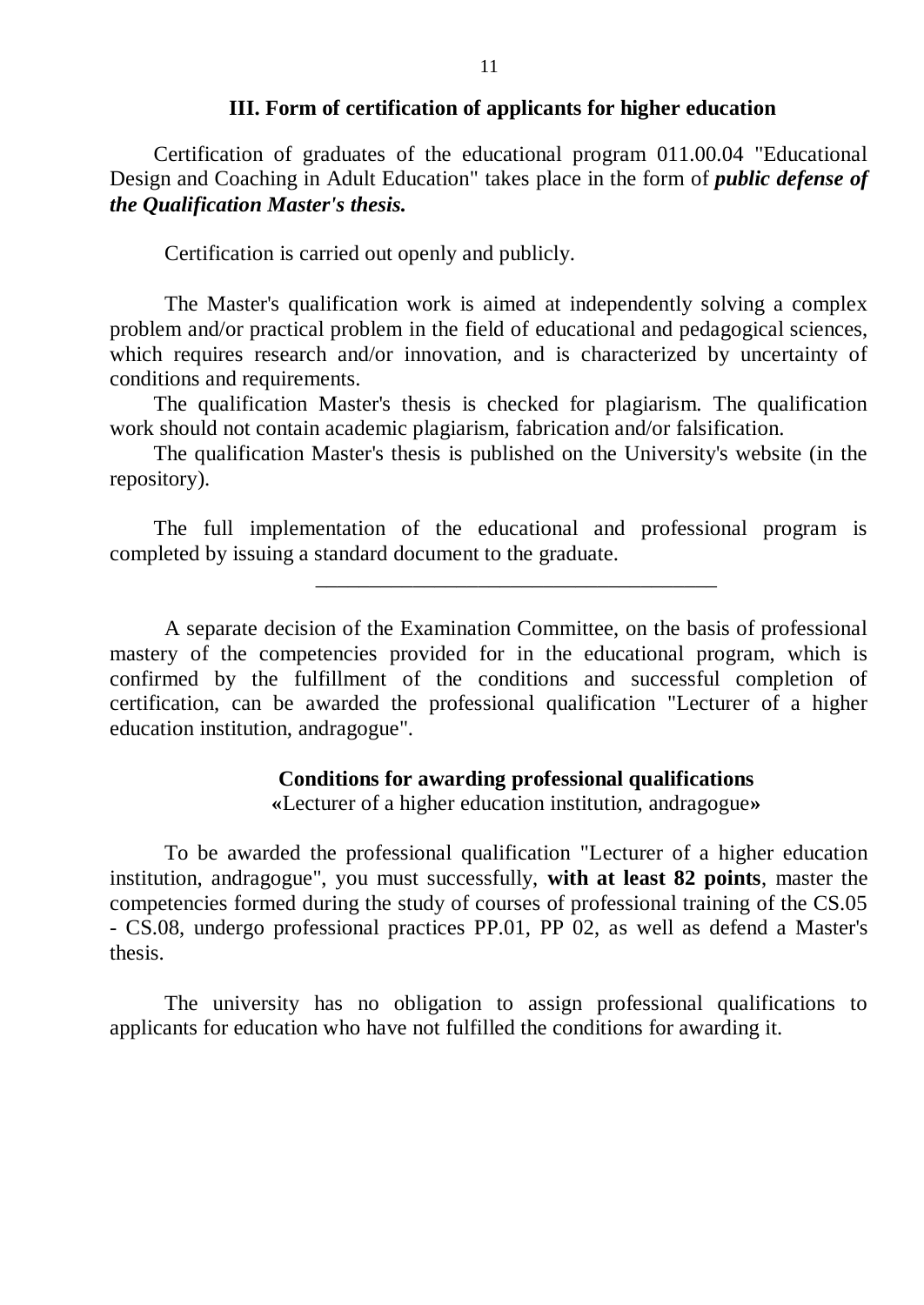|                     | $CC1$ $(CS.01)$ | CC2 (CS.02) | CC3 (CS.03) | CC4 (CS.04) | $CC$ 5 ( $CS.05$ ) | $CC6$ (CS.06) | CC 7 (CS.07) | CC 8 (CS.08) | $CC9$ (PP. 01) | $CC$ 10(PP 02) | $CC$ 11 (PP. 03) | CC12(SP.01) |
|---------------------|-----------------|-------------|-------------|-------------|--------------------|---------------|--------------|--------------|----------------|----------------|------------------|-------------|
| GC1                 | $\ast$          |             |             | $\ast$      |                    |               | $\ast$       | $\ast$       |                |                | $\ast$           | $\ast$      |
| $\overline{GC\ 2}$  | $\ast$          | $\ast$      | $\ast$      | ∗           | $\ast$             | $\ast$        | ∗            | $\ast$       | ∗              | $\ast$         | ∗                | $\ast$      |
| GC3                 |                 | $\ast$      | $\ast$      | $\ast$      |                    | $\ast$        | $\ast$       | $\ast$       | $\ast$         | $\ast$         | $\ast$           | $\ast$      |
| GC4                 | $\ast$          |             |             | $\ast$      | $\ast$             | $\ast$        |              | $\ast$       | $\ast$         | $\ast$         | $\ast$           |             |
| GC <sub>5</sub>     |                 | $\ast$      | $\ast$      | $\ast$      |                    | $\ast$        |              | $\ast$       | $\ast$         | $\ast$         | $\ast$           | $\ast$      |
| GC <sub>6</sub>     | $\ast$          | $\ast$      |             | $\ast$      |                    | $\ast$        |              | $\ast$       |                |                | $\ast$           | $\ast$      |
| $GC\overline{7}$    |                 | $\ast$      | $\ast$      |             | $\ast$             | $\ast$        | $\ast$       |              | $\ast$         | $\ast$         | $\ast$           |             |
| GC8                 | $\ast$          | $\ast$      | $\ast$      |             | $\ast$             |               | $\ast$       |              | $\ast$         | $\ast$         |                  |             |
| GC <sub>9</sub>     |                 | $\ast$      | $\ast$      |             |                    |               |              | $\ast$       |                |                |                  |             |
| <b>GC 10</b>        | $\ast$          |             |             | $\ast$      |                    |               |              | $\ast$       |                |                | $\ast$           | $\ast$      |
| <b>GCs 11</b>       | $\ast$          | $\ast$      | $\ast$      | $\ast$      | $\ast$             | $\ast$        | $\ast$       | $\ast$       | $\ast$         | $\ast$         | $\ast$           | $\ast$      |
| SC <sub>1</sub>     | $\ast$          |             |             | $\ast$      |                    | $\ast$        | $\ast$       |              |                |                | $\ast$           | $\ast$      |
| SC <sub>2</sub>     | $\ast$          | $\ast$      |             |             |                    | $\ast$        | $\ast$       | $\ast$       |                | $\ast$         | $\ast$           | $\ast$      |
| SC <sub>3</sub>     |                 | $\ast$      |             |             | $\ast$             | $\ast$        | $\ast$       |              | $\ast$         | $\ast$         |                  |             |
| SC <sub>4</sub>     | $\ast$          | $\ast$      |             |             |                    |               |              | $\ast$       |                | $\ast$         |                  |             |
| SC <sub>5</sub>     |                 |             |             |             |                    | $\ast$        |              | $\ast$       | $\ast$         | $\ast$         |                  |             |
| SC <sub>6</sub>     |                 | $\ast$      |             |             | $\ast$             | $\ast$        | $\ast$       |              |                |                |                  |             |
| SC <sub>7</sub>     | $\ast$          |             | $\ast$      | $\ast$      |                    | $\ast$        |              | $\ast$       |                |                | $\ast$           | $\ast$      |
| SC <sub>8</sub>     | $\ast$          | $\ast$      | $\ast$      | ∗           | $\ast$             | $\ast$        | $\ast$       | $\ast$       | $\ast$         | $\ast$         | $\ast$           | $\ast$      |
| SC <sub>9</sub>     |                 |             |             | $\ast$      |                    | $\ast$        |              | $\ast$       |                | $\ast$         | $\ast$           | $\ast$      |
| <b>SCs 10</b>       | $\ast$          | $\ast$      |             |             | $\ast$             |               | $\ast$       |              |                |                |                  |             |
| $SCs$ <sub>11</sub> |                 | $\ast$      |             |             | $\ast$             |               | $\ast$       |              |                | $\ast$         |                  |             |
| <b>SCs 12</b>       |                 | $\ast$      |             |             |                    |               | $\ast$       |              |                | $\ast$         |                  |             |
| <b>SCs 13</b>       | $\ast$          |             |             |             | $\ast$             |               | $\ast$       |              |                |                |                  |             |
| $SCs$ <sub>14</sub> | $\ast$          | $\ast$      |             | $\ast$      | $\ast$             | $\ast$        | $\ast$       | $\ast$       | $\ast$         | $\ast$         | $\ast$           | $\ast$      |

## **IV. The matrix of compliance of program competencies with components of the education program**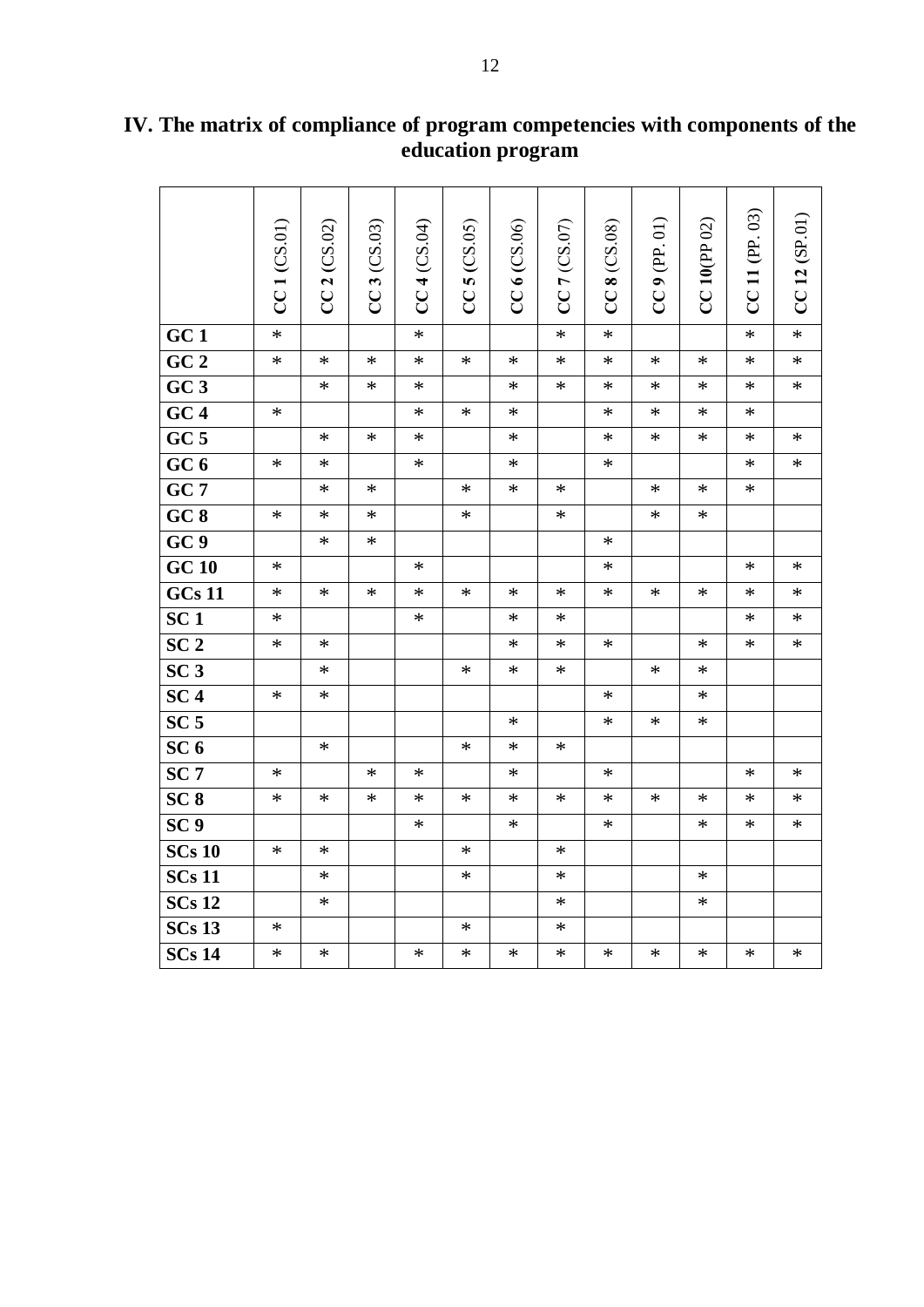|                 | CC1 (CS.01) | 2 (CS.02)<br>CC | CC 3 (CS.03) | $CC4$ (CS.04) | $CC5$ $(CS.05)$ | $CC6$ (CS.06) | CC7 (CS.07) | $CC8$ (CS.08) | $CC9$ (PP. 01) | $CC$ 10 (PP 02) | CC 11 (PP. 03) | CC12(SP.01) |
|-----------------|-------------|-----------------|--------------|---------------|-----------------|---------------|-------------|---------------|----------------|-----------------|----------------|-------------|
| LR <sub>1</sub> | $\ast$      |                 |              | $\ast$        |                 |               |             |               |                |                 |                | $\ast$      |
| LR <sub>2</sub> |             | $\ast$          | $\ast$       | $\ast$        |                 | $\ast$        | $\ast$      | $\ast$        | $\ast$         | $\ast$          | $\ast$         | $\ast$      |
| LR <sub>3</sub> |             | $\ast$          | $\ast$       |               |                 |               | $\ast$      |               |                |                 | $\ast$         | $\ast$      |
| LR4             |             |                 | $\ast$       |               |                 | $\ast$        |             | $\ast$        |                |                 |                | $\ast$      |
| LR <sub>5</sub> | $\ast$      | $\ast$          |              |               | $\ast$          | $\ast$        | $\ast$      |               |                | $\ast$          |                |             |
| LR <sub>6</sub> |             | $\ast$          |              |               |                 | $\ast$        |             | $\ast$        |                |                 | $\ast$         | $\ast$      |
| LR <sub>7</sub> | $\ast$      | $\ast$          |              |               |                 | $\ast$        | $\ast$      |               |                | $\ast$          |                |             |
| LR <sub>8</sub> |             |                 |              |               |                 | $\ast$        | $\ast$      | $\ast$        | $\ast$         | $\ast$          |                |             |
| LR <sub>9</sub> |             |                 | $\ast$       | $\ast$        |                 |               |             |               |                |                 | $\ast$         | $\ast$      |
| <b>LR10</b>     | $\ast$      | $\ast$          |              |               | $\ast$          | $\ast$        | $\ast$      | $\ast$        | $\ast$         |                 |                |             |
| $LR$ $11$       |             | $\ast$          |              |               | $\ast$          |               | $\ast$      | $\ast$        |                |                 |                |             |
| <b>LRs 12</b>   | $\ast$      |                 |              |               |                 | $\ast$        | $\ast$      |               |                |                 |                | $\ast$      |
| <b>LRs</b> 13   |             |                 |              |               |                 |               | $\ast$      |               |                | $\ast$          |                | $\ast$      |
| <b>LRs</b> 14   |             |                 |              |               |                 | $\ast$        | $\ast$      |               | $\ast$         |                 |                |             |
| <b>LRs</b> 15   |             | $\ast$          |              |               |                 |               | $\ast$      |               |                | $\ast$          |                |             |
| <b>LRs</b> 16   | $\ast$      |                 | $\ast$       | $\ast$        |                 | $\ast$        | $\ast$      |               |                |                 | $\ast$         | $\ast$      |
| <b>LRs 17</b>   |             |                 |              | $\ast$        |                 | $\ast$        |             | $\ast$        |                | $\ast$          |                |             |

**V. The matrix of providing learning results with relevant components of the educational and professional program**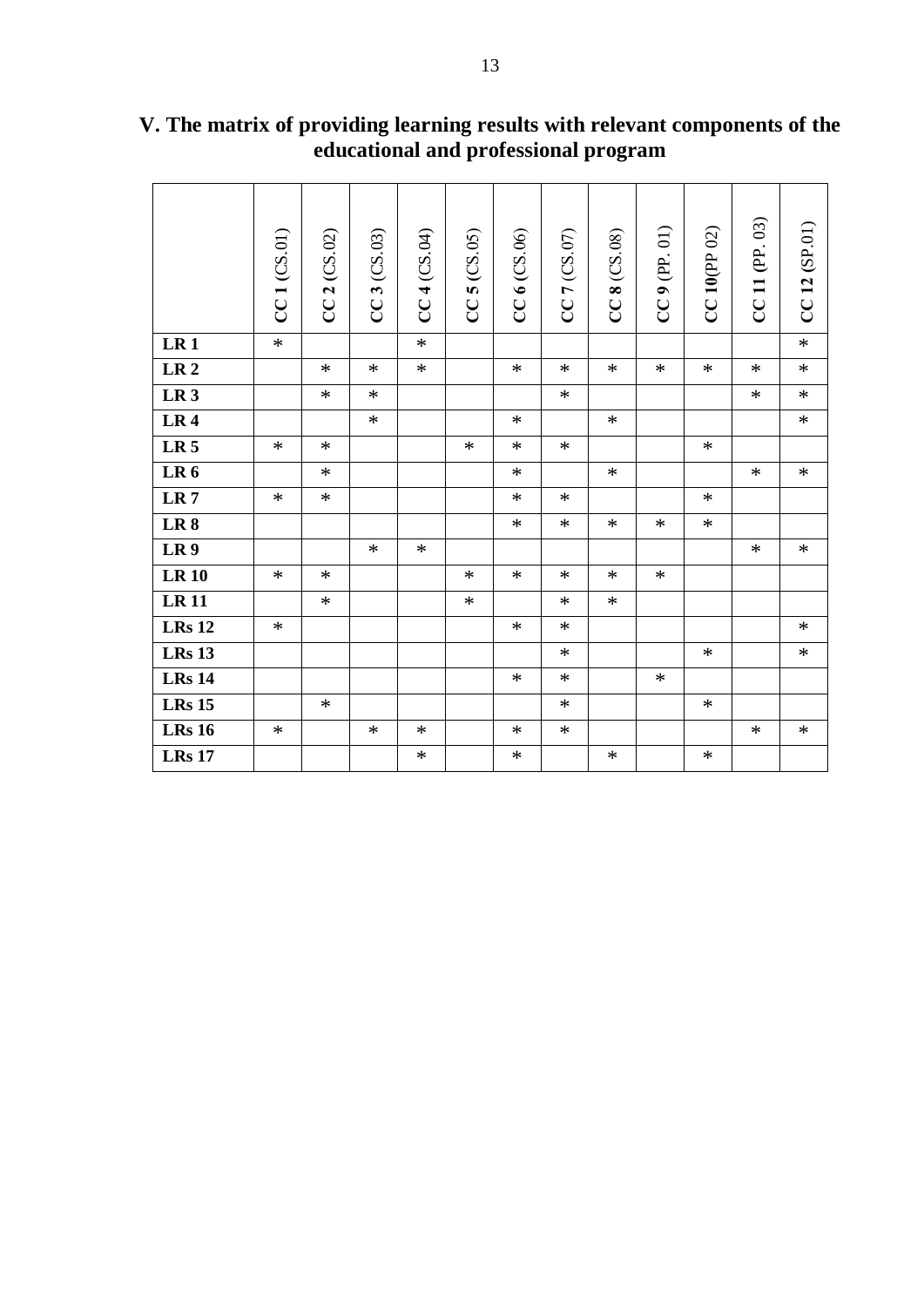### **Appendix 1 - ELECTIVE BLOCK OF THE EDUCATIONAL PROGRAM**

Students' exercise of the right to free choice of courses, provided for in paragraph 15 of part one of Article 62 of the Law of Ukraine "On Higher Education", at the Borys Grinchenko Kyiv University takes place in accordance with the Regulation on the procedure and conditions for choosing courses by students, approved by Order No. 642 of 25.11.2016.

### **1. Elective block 1**

The suggested block of elective courses aims at expanding and deepening the applicant's professional knowledge within the specialty 011 "Educational, Pedagogical Sciences" and this specific educational and professional program on the development and transformation of professionalism of pedagogical workers in modern conditions, management practices of professional development of teachers in institutions of formal and non-formal education; the formation of additional professional competencies for the provision of educational services related to consulting and supporting specialists within their trajectories of professional development, methodological support, monitoring and evaluation of the quality of such activities; deepening (improving) digital competence through mastering digital resources and tools advisory activities in the field of adult education.

| Elective block 1                                                                           |                                                                                           |                                                                                      |  |
|--------------------------------------------------------------------------------------------|-------------------------------------------------------------------------------------------|--------------------------------------------------------------------------------------|--|
| SD.1.01 Management practices of professional development of<br>pedagogical workers, 4 ECTS |                                                                                           |                                                                                      |  |
|                                                                                            | SD.1.02 Advising on the professional development of pedagogical workers, 4<br><b>ECTS</b> |                                                                                      |  |
|                                                                                            | SD.1.03 Digital resources and advisory tools,<br>6 ECTS                                   |                                                                                      |  |
|                                                                                            |                                                                                           | SD.1.04 Methodological support of consulting<br>activities with the workshop, 6 ECTS |  |
|                                                                                            |                                                                                           | SD.1.05 Monitoring and evaluation of the quality of<br>advisory activities, 4 ECTS   |  |

| 6 - Program competencies of Block 1                              |                                                                                                                                                                                                                                                                                                                                        |  |  |  |  |
|------------------------------------------------------------------|----------------------------------------------------------------------------------------------------------------------------------------------------------------------------------------------------------------------------------------------------------------------------------------------------------------------------------------|--|--|--|--|
| Additional<br>special<br>(professional)<br>competencies<br>(ASC) | ASC 1. Ability to provide advisory support to pedagogical workers on planning<br>and determining the trajectory of their professional development                                                                                                                                                                                      |  |  |  |  |
|                                                                  | ASC 2. Knowledge of modern management practices of the professional<br>development of pedagogical workers (consulting, supervision, mentoring) and the<br>ability to apply them in their professional activities                                                                                                                       |  |  |  |  |
|                                                                  | ASC 3. Ability to analyze and objectively assess the needs of consumers of<br>educational services for their professional development, development of internal<br>documents of the educational institution, educational programs, training programs<br>in academic subjects (integrated courses) using methods, tools and technologies |  |  |  |  |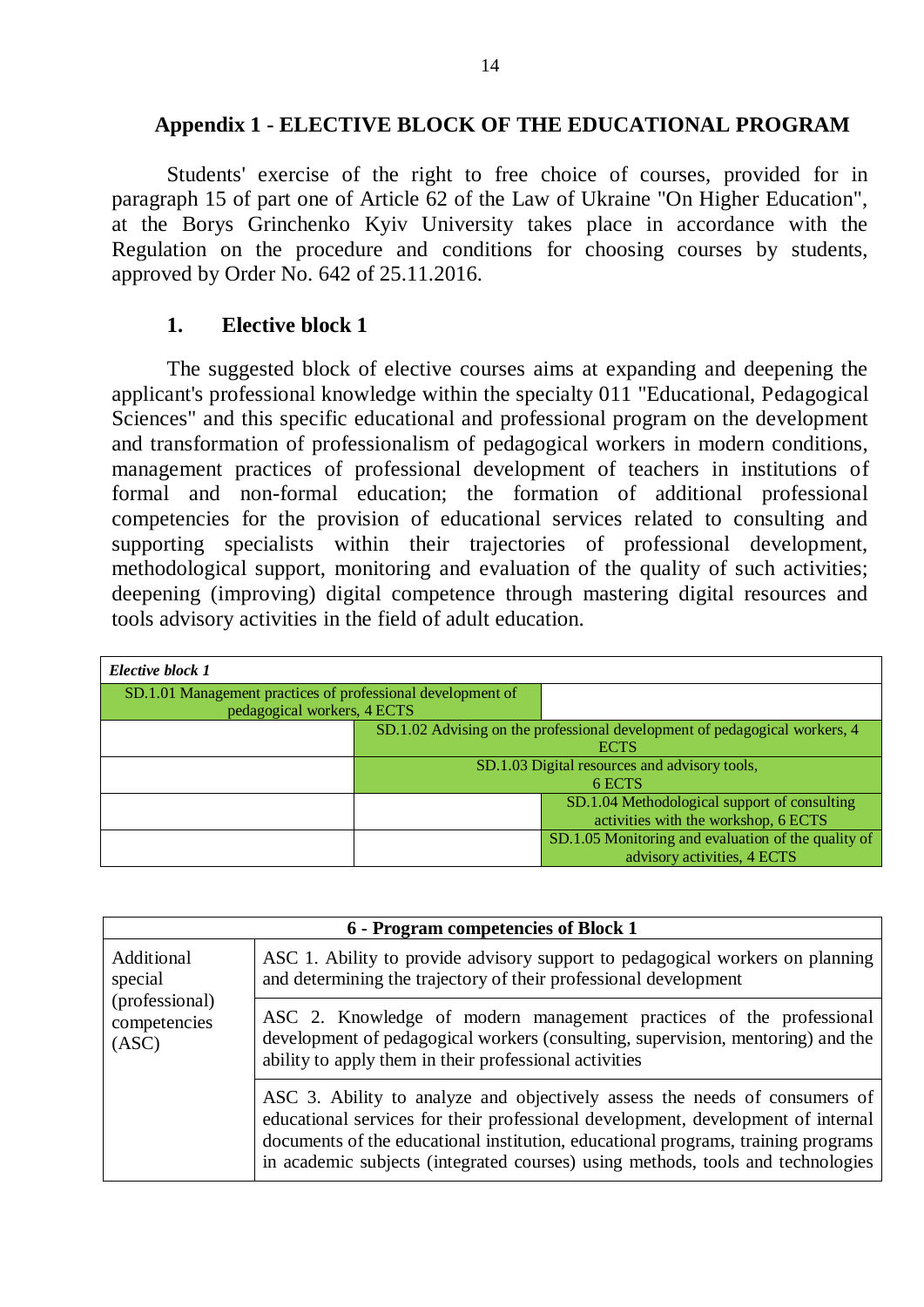|                                                    | necessary to achieve the goals set                                                                                                                                                                                                                                                                                                                                                                                                                                                                                                                                                                                                                                                                                                                                                                                                                                                                 |  |  |  |  |  |  |  |
|----------------------------------------------------|----------------------------------------------------------------------------------------------------------------------------------------------------------------------------------------------------------------------------------------------------------------------------------------------------------------------------------------------------------------------------------------------------------------------------------------------------------------------------------------------------------------------------------------------------------------------------------------------------------------------------------------------------------------------------------------------------------------------------------------------------------------------------------------------------------------------------------------------------------------------------------------------------|--|--|--|--|--|--|--|
|                                                    | ASC 4. Ability to advise adults on the specifics of organizing the educational<br>process in various forms of education, including using digital technologies and<br>distance learning technologies                                                                                                                                                                                                                                                                                                                                                                                                                                                                                                                                                                                                                                                                                                |  |  |  |  |  |  |  |
|                                                    | ASC 5. Ability to monitor and evaluate the quality of advisory activities in<br>various educational institutions                                                                                                                                                                                                                                                                                                                                                                                                                                                                                                                                                                                                                                                                                                                                                                                   |  |  |  |  |  |  |  |
| 7- Learning results for Block 1                    |                                                                                                                                                                                                                                                                                                                                                                                                                                                                                                                                                                                                                                                                                                                                                                                                                                                                                                    |  |  |  |  |  |  |  |
| Additional<br>program learning<br>results<br>(ALR) | ALR 1. Ability to exercise facilitation influence on individuals and groups,<br>directing their efforts to achieve professional development goals; to exercise<br>managerial influence on the personality of a specialist and/or professional team<br>and predict its consequences<br>ALR 2. Ability to advise pedagogical workers on solving problems and<br>overcoming complications of professional activity, developing their<br>own<br>professional position, choosing alternatives to professional activity and<br>development, and their practical implementation<br>ALR 3. Use various tools to study the needs of the target audience in professional<br>development; develop educational courses from the idea to their educational and<br>methodological support, advise specialists on creating an open educational space<br>that is favourable for achieving planned learning results |  |  |  |  |  |  |  |
|                                                    | ALR 4. Demonstrate the ability to select and/or develop tools for monitoring and<br>evaluating the quality of advisory activities, the ability to plan and predict the<br>trajectory of advisory activities, collect, register and analyze information about<br>advisory activities on certain indicators<br>ALR 5. Demonstrate the ability to appropriately select, use and/or develop<br>modern digital resources, tools and technologies of advisory activities necessary<br>to achieve the goals of professional development of specialists                                                                                                                                                                                                                                                                                                                                                    |  |  |  |  |  |  |  |

### **Matrix of compliance of additional program competencies and learning outcomes with the components of the educational program of Elective Block 1**

|                  | SD. 1.01 | SD. 1.02 | SD. 1.03 | SD. 1.04 | SD. 1.05 |
|------------------|----------|----------|----------|----------|----------|
| ASC <sub>1</sub> |          | $\ast$   | ∗        |          |          |
| ASC <sub>2</sub> | $\ast$   | $\ast$   |          |          |          |
| ASC <sub>3</sub> |          |          | $\ast$   | $\ast$   |          |
| ASC <sub>4</sub> |          | $\ast$   |          |          | $\ast$   |
| ASC <sub>5</sub> | $\ast$   |          |          | $\ast$   |          |
|                  |          |          |          |          |          |
| ALR 1            | $\ast$   | $\ast$   |          | $\ast$   |          |
| ALR <sub>2</sub> |          | $\ast$   |          | $\ast$   | $\ast$   |
| ALR <sub>3</sub> | $\ast$   | $\ast$   | $\ast$   | $\ast$   | $\ast$   |
| ALR <sub>4</sub> | $\ast$   | $\ast$   |          | $\ast$   |          |
| ALR <sub>5</sub> | $\ast$   | $\ast$   | $\ast$   |          | $\ast$   |

# **2. Elective block 2 - Election from the course catalogue**